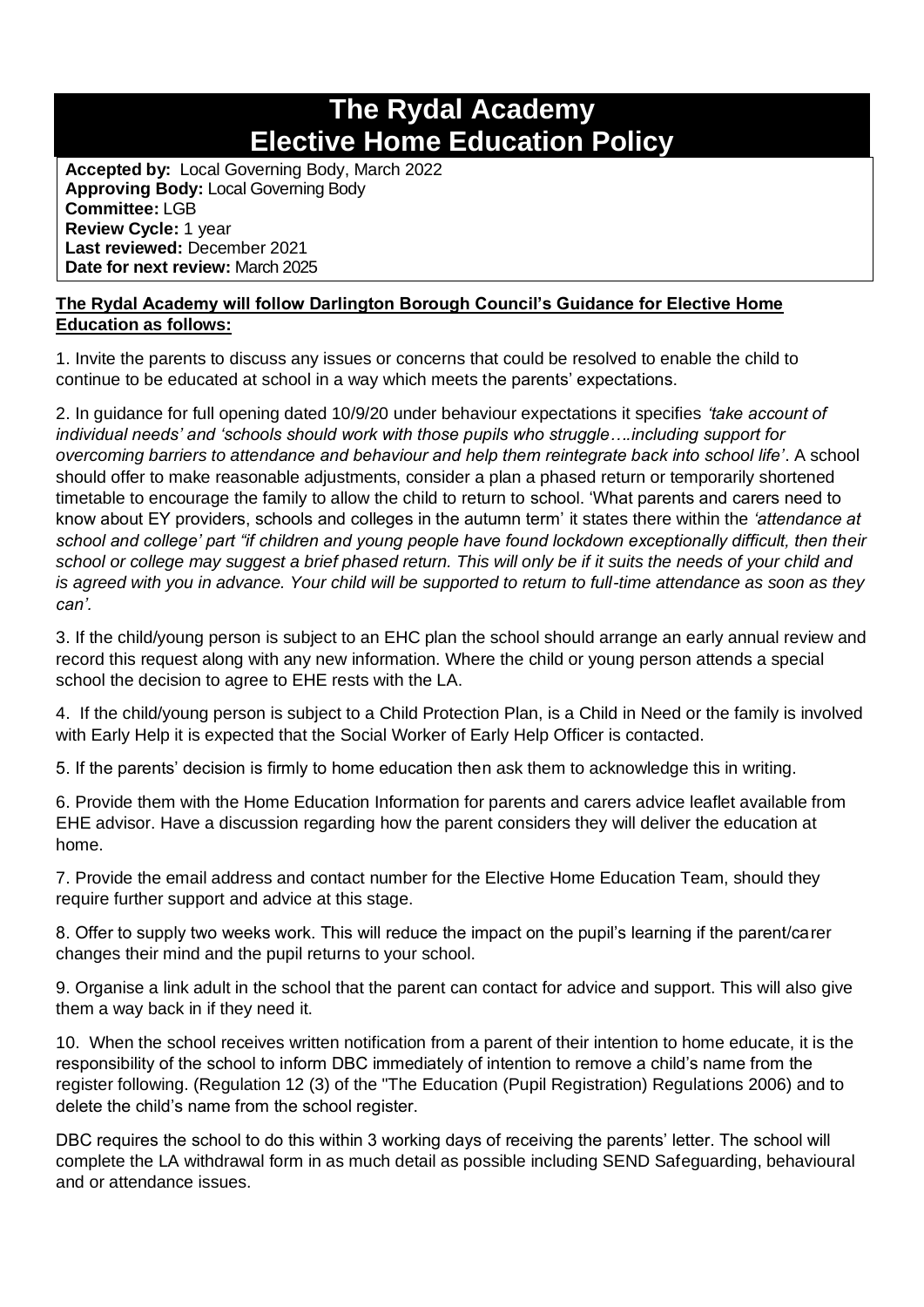However in the interests of the family, recommended good practice would be to allow a period of 10 school days after deletion of the name from the school register, for the parents to reflect on their decision having sought further advice and support and to change their mind if they so wish.

11. Ensure that the pupil file is retained in accordance with usual procedures until requested by a receiving school. The parent may request a copy of the file.

**Should a parent be considering EHE for their child it is essential the EHE advisor is made aware as early as possible.** 

Key Contacts: Elective Home Education Angie Ritchie 07824456708

[Angie.ritchie@darlington.gov.uk](mailto:Angie.ritchie@darlington.gov.uk)

**NB: This document is based on most up to date DfE guidance and is subject to change at short notice.** 

All Hyperlinks below.

**<https://www.gov.uk/government/publications/elective-home-education>**

**[https://www.gov.uk/government/publications/actions-for-schools-during-the-coronavirus](https://www.gov.uk/government/publications/actions-for-schools-during-the-coronavirus-outbreak/guidance-for-full-opening-schools)[outbreak/guidance-for-full-opening-schools](https://www.gov.uk/government/publications/actions-for-schools-during-the-coronavirus-outbreak/guidance-for-full-opening-schools)**

**[https://www.gov.uk/government/publications/coronavirus-covid-19-early-years-and-childcare](https://www.gov.uk/government/publications/coronavirus-covid-19-early-years-and-childcare-closures/coronavirus-covid-19-early-years-and-childcare-closures)[closures/coronavirus-covid-19-early-years-and-childcare-closures](https://www.gov.uk/government/publications/coronavirus-covid-19-early-years-and-childcare-closures/coronavirus-covid-19-early-years-and-childcare-closures)**

[https://www.gov.uk/government/publications/guidance-for-full-opening-special-schools-and-other-specialist](https://www.gov.uk/government/publications/guidance-for-full-opening-special-schools-and-other-specialist-settings/guidance-for-full-opening-special-schools-and-other-specialist-settings?fbclid=IwAR2YA0suSSUsF8roF_dzqtK9EsbZPKIOrxqn1HMU0kqTFFp7QowhuFJtve8)[settings/guidance-for-full-opening-special-schools-and-other-specialist](https://www.gov.uk/government/publications/guidance-for-full-opening-special-schools-and-other-specialist-settings/guidance-for-full-opening-special-schools-and-other-specialist-settings?fbclid=IwAR2YA0suSSUsF8roF_dzqtK9EsbZPKIOrxqn1HMU0kqTFFp7QowhuFJtve8)[settings?fbclid=IwAR2YA0suSSUsF8roF\\_dzqtK9EsbZPKIOrxqn1HMU0kqTFFp7QowhuFJtve8](https://www.gov.uk/government/publications/guidance-for-full-opening-special-schools-and-other-specialist-settings/guidance-for-full-opening-special-schools-and-other-specialist-settings?fbclid=IwAR2YA0suSSUsF8roF_dzqtK9EsbZPKIOrxqn1HMU0kqTFFp7QowhuFJtve8)